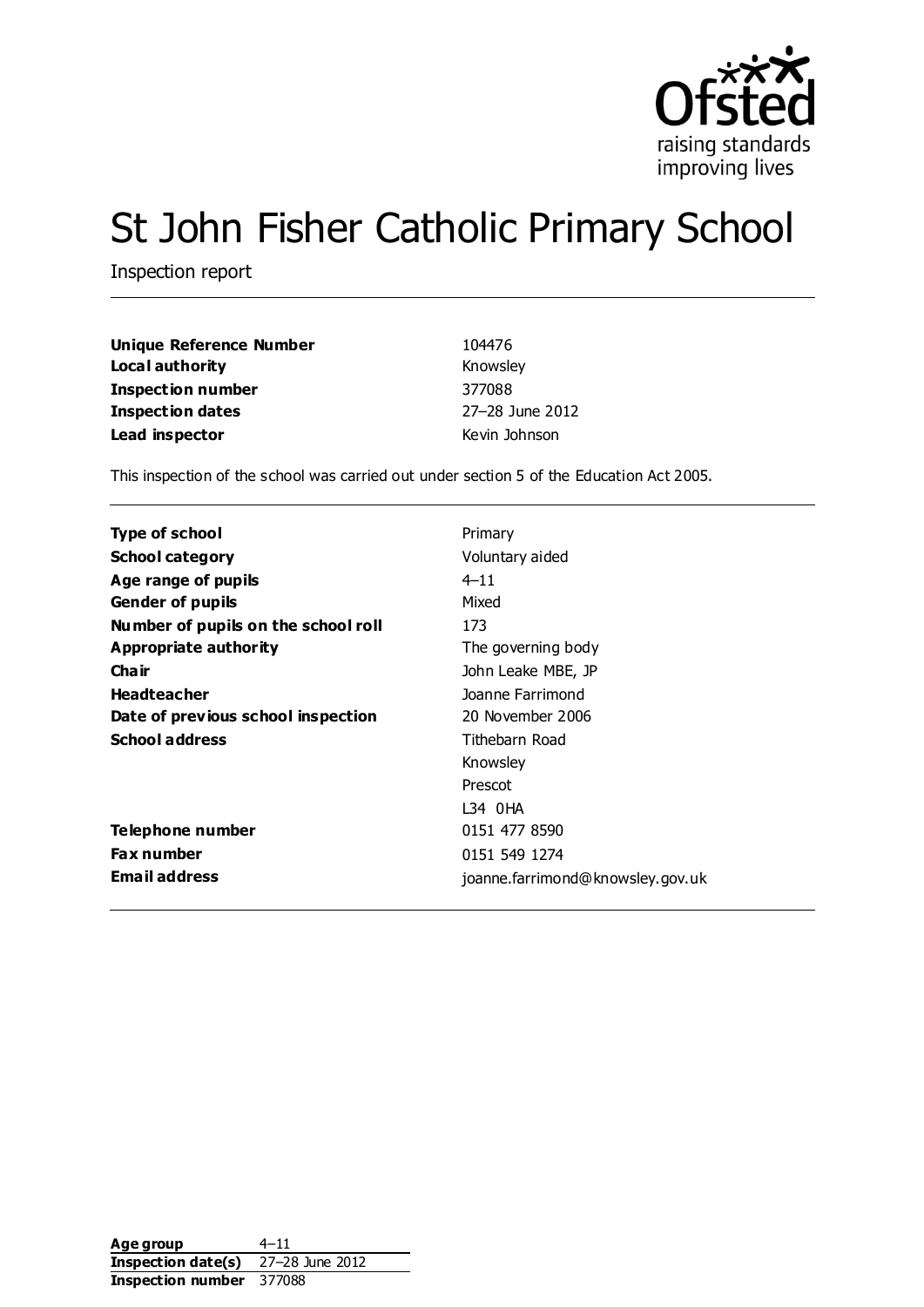

You can use Parent View to give Ofsted your opinion on your child's school. Ofsted will use the information parents and carers provide when deciding which schools to inspect and when.

You can also use Parent View to find out what other parents and carers think about schools in England. You can visit [www.parentview.ofsted.gov.uk,](../AppData/Local/Microsoft/Windows/Temporary%20Internet%20Files/Low/Content.IE5/AppData/Local/Microsoft/Windows/Temporary%20Internet%20Files/Low/Content.IE5/AppData/Local/Microsoft/Windows/Temporary%20Internet%20Files/Low/Content.IE5/MJSXCQ65/www.parentview.ofsted.gov.uk) or look for the link on the main Ofsted website: [www.ofsted.gov.uk](../AppData/Local/Microsoft/Windows/Temporary%20Internet%20Files/Low/Content.IE5/AppData/Local/Microsoft/Windows/Temporary%20Internet%20Files/Low/Content.IE5/AppData/Local/Microsoft/Windows/Temporary%20Internet%20Files/Low/Content.IE5/MJSXCQ65/www.ofsted.gov.uk)

The Office for Standards in Education, Children's Services and Skills (Ofsted) regulates and inspects to achieve excellence in the care of children and young people, and in education and skills for learners of all ages. It regulates and inspects childcare and children's social care, and inspects the Children and Family Court Advisory Support Service (Cafcass), schools, colleges, initial teacher training, work-based learning and skills training, adult and community learning, and education and training in prisons and other secure establishments. It assesses council children's services, and inspects services for looked after children, safeguarding and child protection.

Further copies of this report are obtainable from the school. Under the Education Act 2005, the school must provide a copy of this report free of charge to certain categories of people. A charge not exceeding the full cost of reproduction may be made for any other copies supplied.

If you would like a copy of this document in a different format, such as large print or Braille, please telephone 0300 123 4234, or email [enquiries@ofsted.gov.uk](mailto:enquiries@ofsted.gov.uk)

You may copy all or parts of this document for non-commercial purposes, as long as you give details of the source and date of publication and do not alter the information in any way.

To receive regular email alerts about new publications, including survey reports and school inspection reports, please visit our website and go to 'Subscribe'.

Piccadilly Gate Store Street Manchester M1 2WD

T: 0300 123 4234 Textphone: 0161 618 8524 [enquiries@ofsted.gov.uk](mailto:enquiries@ofsted.gov.uk) [www.ofsted.gov.uk](http://www.ofsted.gov.uk/)



© Crown copyright 2012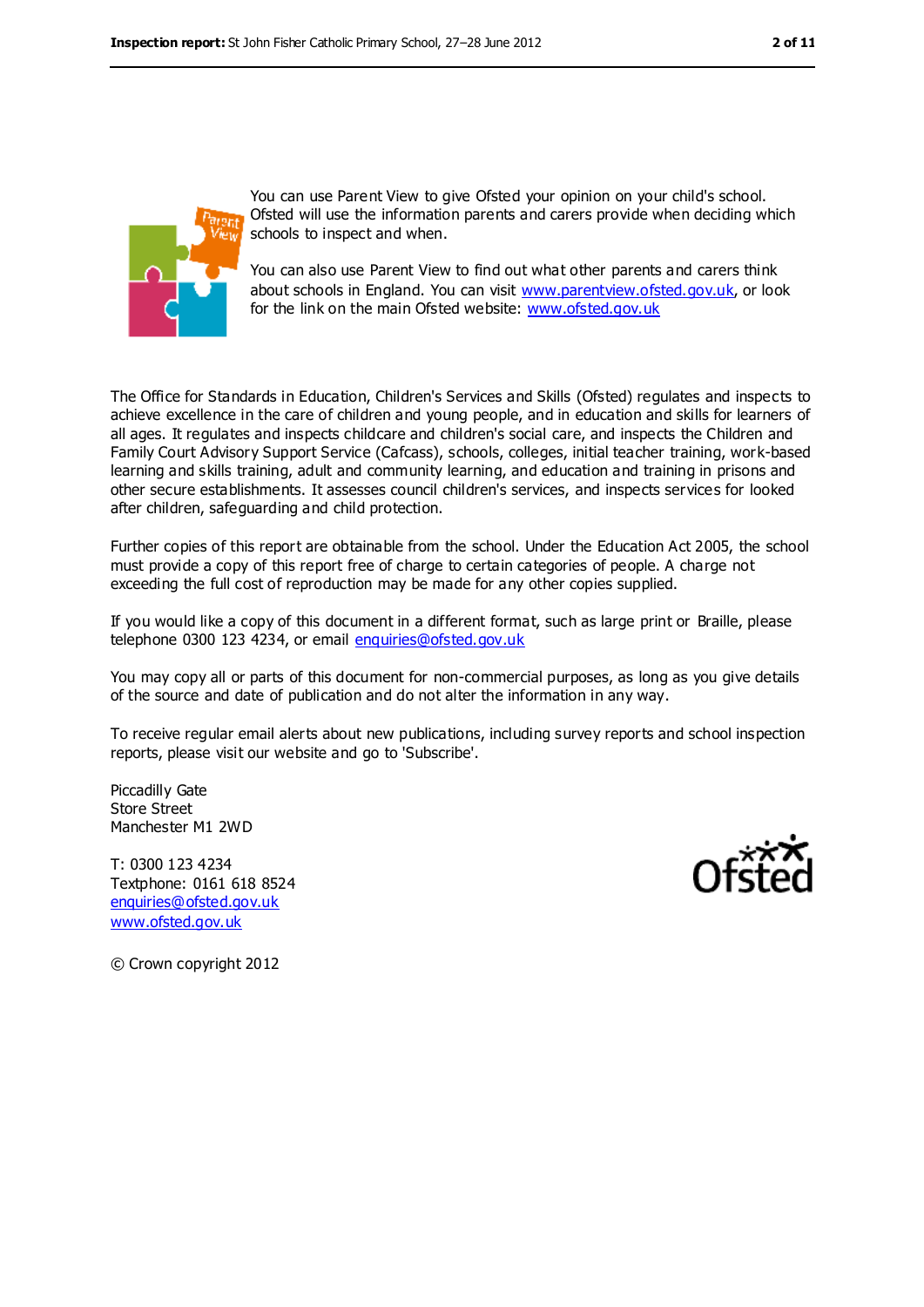# **Introduction**

Inspection team

Kevin Johnson Terry Bond

Additional Inspector Additional Inspector

This inspection was carried out with two days' notice. Inspectors observed 12 lessons or parts of lessons taught by seven teachers, talked to pupils and reviewed some of their work. Meetings were held with staff and members of the governing body. Also taken into account were 58 questionnaires returned by parents and carers and those completed by pupils and members of staff. Inspectors took account of the responses to the on-line Parent View survey in planning the inspection. They also looked at a wide range of documentation which included that relating to safeguarding, the curriculum, the school's self-evaluation, the minutes of governing body meetings, national assessment data and the school's assessments.

# **Information about the school**

Almost all pupils are White British in this smaller than average-sized primary school. The proportion of pupils known to be eligible for free school meals is lower than the national average. An average proportion of pupils is supported by school action plus or has a statement of special educational needs.

Among the school's recent awards are the Eco Green Flag, Activemark and Artsmark, as well as Healthy School status. The school provides additional care by way of a breakfast club and after-school club during term time.

The school meets current floor standards, which are the government's minimum expectations for pupils' attainment and progress at the end of Year 6.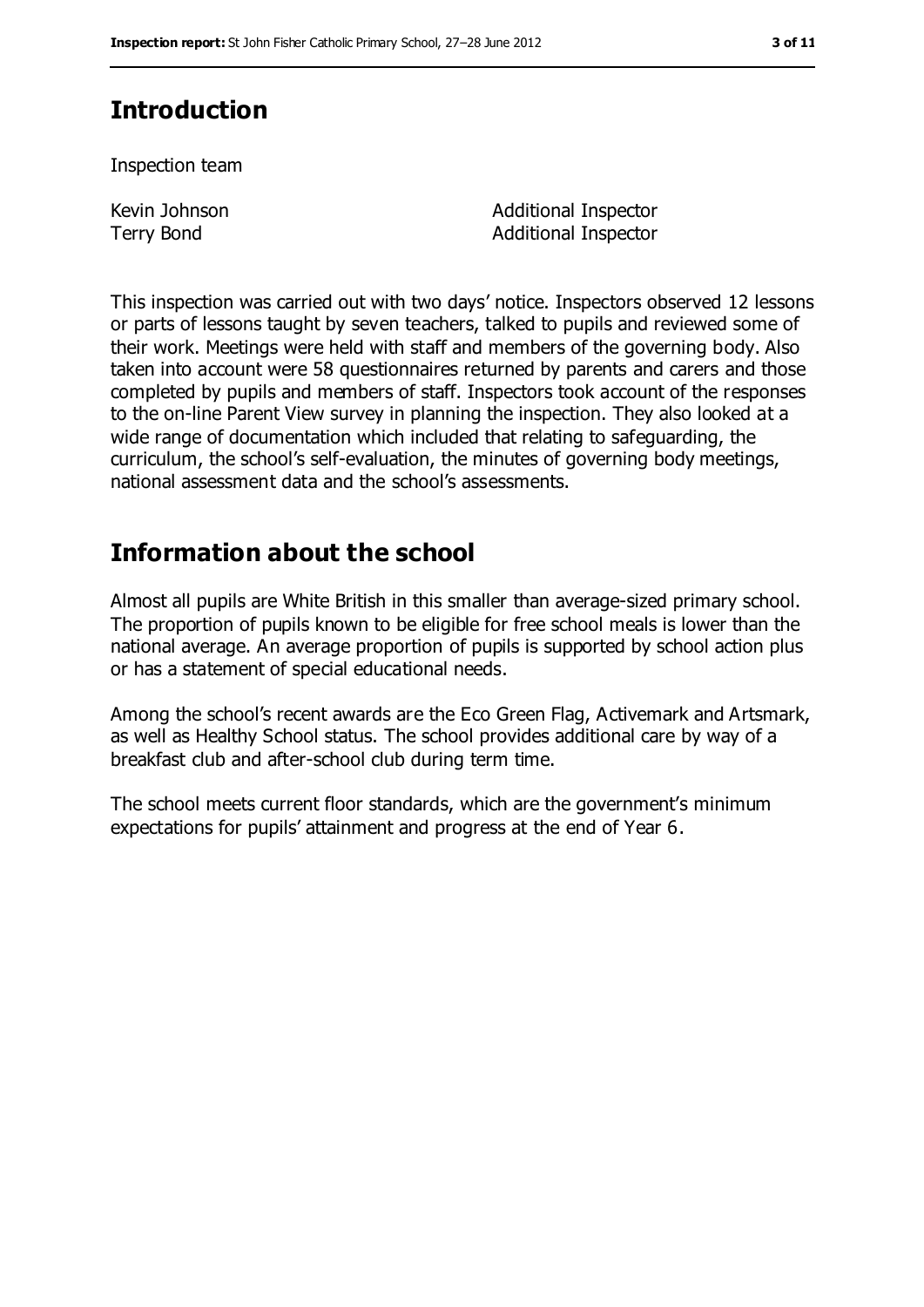**Inspection grades: 1 is outstanding, 2 is good, 3 is satisfactory and 4 is inadequate** Please turn to the glossary for a description of the grades and inspection terms

## **Inspection judgements**

| <b>Overall Effectiveness</b> |
|------------------------------|
|------------------------------|

| <b>Achievement of pupils</b>          |  |
|---------------------------------------|--|
| <b>Quality of teaching</b>            |  |
| <b>Behaviour and safety of pupils</b> |  |
| <b>Leadership and management</b>      |  |

### **Key Findings**

- This is a good school. It is not yet outstanding because, despite pupils' good achievement, in some lessons the rate of pupils' progress slows. Nevertheless, there has been good improvement in key areas of the school's work since the previous inspection. The quality of care and support provided for those pupils whose circumstances may make them vulnerable is exceptional.
- Children enter Reception with skills that are below those typically expected for their age, particularly their language and communication skills. They are taught well and make good progress in all that they do. Good progress overall continues through the school but it is sometimes intermittent. Attainment is currently average at the end of Year 6.
- Teaching is good and some outstanding lessons are taught. Teachers plan imaginatively and make learning enjoyable. However, pupils are not always challenged sufficiently through marking, and through expectations of their writing over time.
- Pupils' behaviour is outstanding. They are invariably polite and are extremely attentive in lessons. Their attitudes to learning are excellent. Pupils feel entirely safe in school, a view fully endorsed by parents and carers. Above average attendance is a measure of how much pupils enjoy school.
- Leaders' strong ambition for the school's success is fully shared at all levels as well as with parents and carers. Governance is a strength of the school and, alongside good leadership and management of teaching, has enhanced its capacity for further improvement. The curriculum promotes pupils' spiritual, moral, social and cultural development well. Academic performance is checked robustly to ensure that the school meets its targets.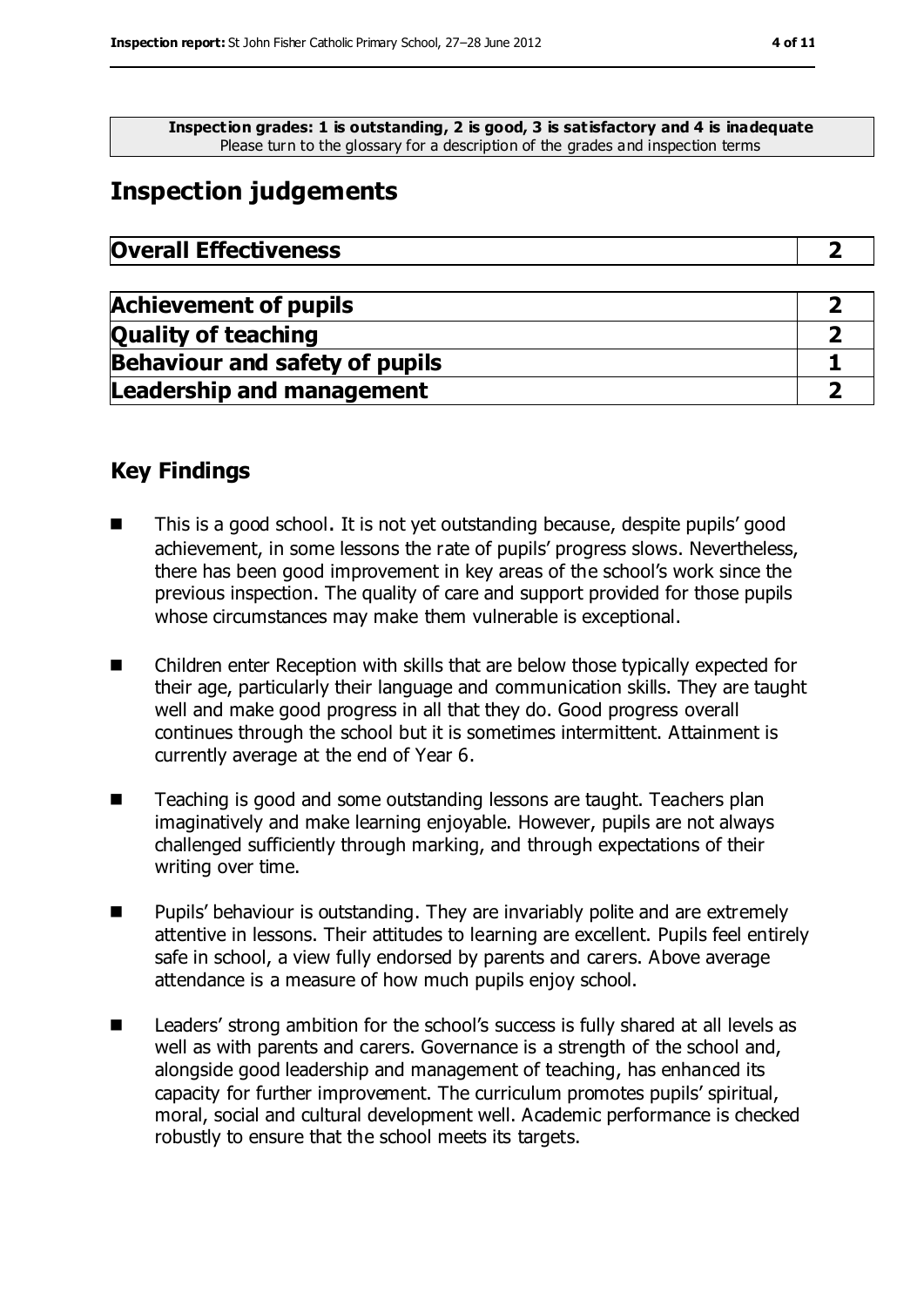### **What does the school need to do to improve further?**

- Raise the quality of teaching even further to improve pupils' progress and achievement by:
	- ensuring that there is greater challenge and sufficiently high expectation of what pupils can achieve, particularly in their writing
	- enabling pupils to check their progress consistently during lessons to ensure they remain on target to reach lesson objectives
	- marking work in all subjects to the good standard seen in literacy books so that pupils are clear about how to improve, and ensuring that marking is always followed up by pupils.

### **Main Report**

#### **Achievement of pupils**

From generally below expected starting points, children in Reception learn and develop well. Their personal and social skills are fostered so that behaviour and levels of independence exceed expectations by the time they transfer to Year 1. Early development of language and communication skills is well provided for through a good range of activities. Good teaching of letters and their sounds results in children tackling early reading and writing confidently. By the end of Reception children work securely within their expected levels and a few exceed them in some areas of learning.

Pupils make good year-on-year progress overall as they move through the school. Attainment in reading, writing and mathematics at the end of Year 2 is currently average and showing an upward trend. Attainment in 2010 and 2011 was well above average in English and above average in mathematics. Currently, school assessments and pupils' work indicate average attainment in reading, writing and mathematics. Nevertheless, this represents good progress and achievement from earlier starting points. Work in some books, however, shows limited amounts of writing, for example, and too narrow a range for pupils to make better than good progress. By the time pupils leave the school they read suitably challenging books accurately.

In lessons, pupils' attitudes and behaviour are excellent and are a major contribution to their good learning and progress. They listen well, share ideas confidently and enjoy the way teachers plan imaginative openings to lessons. For example, one classroom was turned into a modern day 'crime scene' and a 'highwayman' arrived in another. This role play gets learning off to a good start by capturing pupils' attention, stimulating discussion and building excellent relationships. Pupils work effectively in groups and support one another very well by discussing solutions to problems or testing out their ideas. All pupils say that they learn a lot in lessons. The overwhelming majority of parents and carers are happy with the progress their children make.

Disabled pupils and those with special educational needs learn well and make good step-by-step progress. The quality of planning for them and the way in which their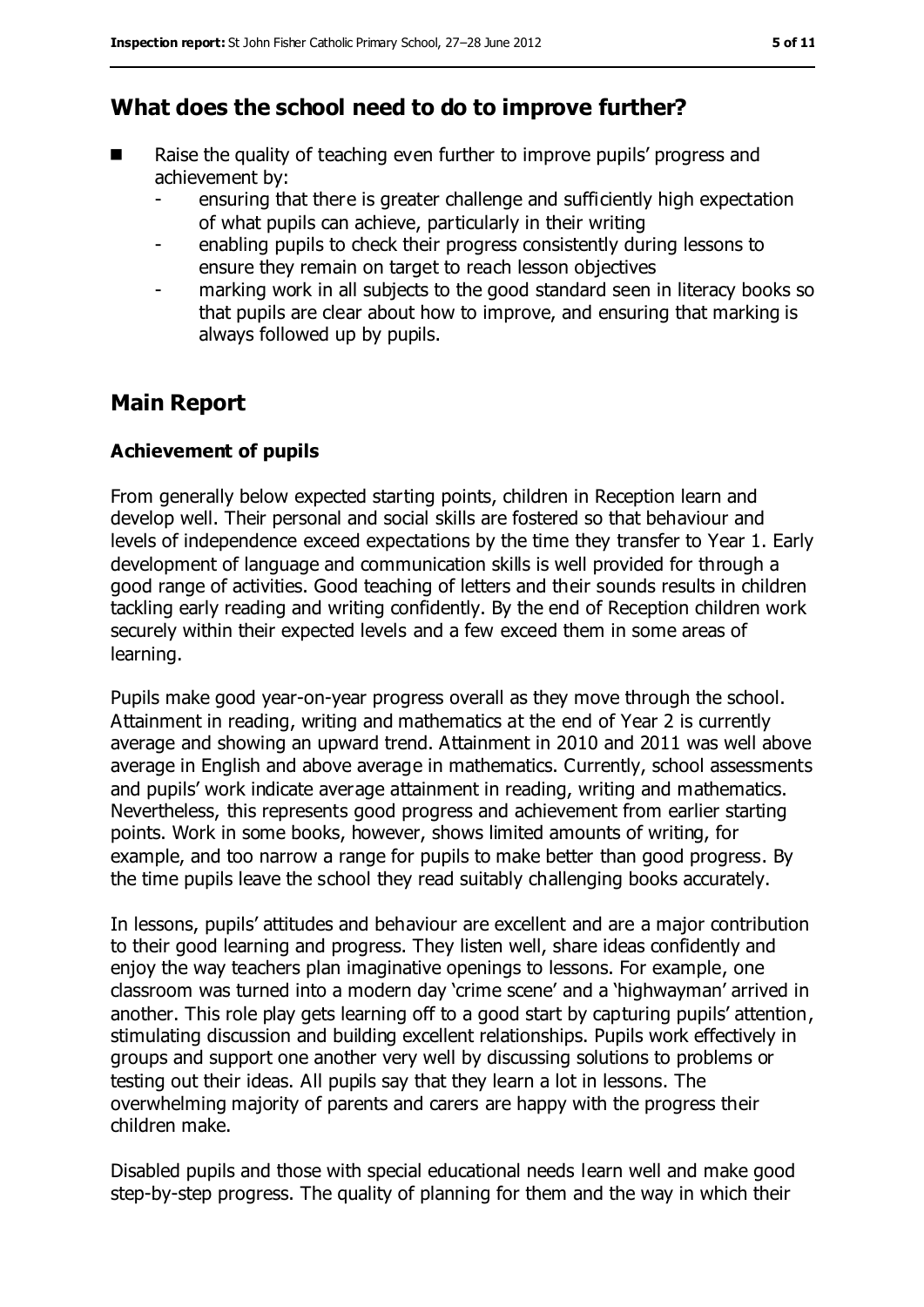progress is monitored are exceptional. The school monitors the progress of other groups who are considered to be potentially vulnerable equally well. As a result, there are no significant trends or gaps in the performance of different groups of pupils.

#### **Quality of teaching**

Lessons are always well planned and take full account of pupils varying abilities. Teachers use a range of methods and resources, including use of the playground, to stimulate learning. They are not averse to adding some drama to lessons by dressing as story characters to encourage imaginative talk for writing. First class relationships underpin teachers' very effective management of pupils. They value pupils' ideas, and build self-esteem well so pupils feel confident about 'having a go' during discussions. Teachers and teaching assistants work very well together. They oversee learning in the classroom and provide skilled support where it is needed. This means that the teaching of disabled pupils and those with special educational needs is well structured and results in them making good progress.

In the outstanding lessons, expectations are consistently very high and the pace of learning is not allowed to drop. Teachers' enthusiasm for the subject rubs off on the pupils who rise to every new challenge and use the opportunities they are given to share work with partners and assess their progress. However, teachers do not routinely allow for pupils to check their own progress during lessons to make sure that they are working at the right pace to meet lesson objectives. This results, for example, in some work not being finished and writing not being sufficiently extended to show how and where challenges have been met.

Teachers' subject knowledge is good and used well to link ideas across different subjects. There was excellent purpose to pupils' learning in science, for example, when they investigated ways of testing 'loads' on different surfaces to reduce friction. Their work was linked to history and how similar problems were solved in the past. Importantly, pupils learned that predictions are not always accurate and further scientific testing is often needed.

Teachers mark work in literacy books well but across all subjects the quality of marking is inconsistent and some comments are unhelpful to pupils in showing them how to improve. Pupils' books indicate that teachers comments are not always followed up, leaving no noticeable improvement in the next piece of work.

#### **Behaviour and safety of pupils**

Pupils typically behave extremely well in lessons and around the school. Their extremely positive attitudes to learning makes a significant contribution to their good progress. Parents and carers, and pupils themselves, share highly positive views about behaviour and safety. Pupils are fully aware of social and moral boundaries. Their respect for, and caring attitudes towards, others underpin their excellent relationships. Through whole-school topics such as 'My Liverpool Home' and links with pupils in Romanian and contrasting United Kingdom schools, they are well aware of differing cultural lifestyles. A recent 'cultural month' in the school was highly praised by parents and carers. Pupils contribute willingly to school life, for example,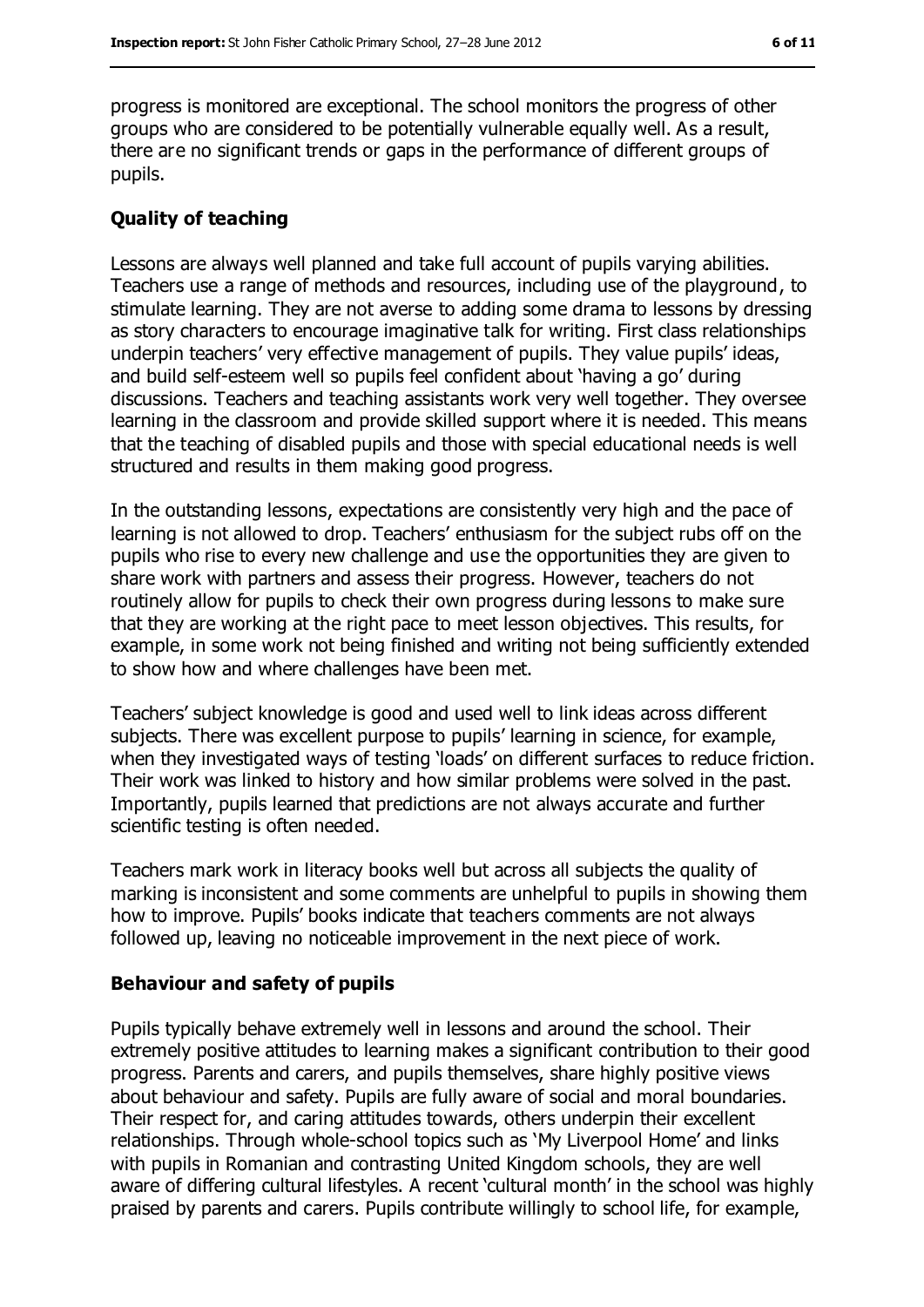through the school council and by promoting the 'green' message through their ecoclub activities.

Pupils say that they feel safe in school at all times. They are confident of adult help if they need it. They understand the different forms that bullying can take, including name calling and misuse of the internet and mobile phones, but are adamant that such incidents would be swiftly dealt with should they occur. Pupils know how to keep themselves safe outside of school. Road safety and other relevant learning about possible hazards, including peer pressure, keeps them alert to potentially dangerous situations. Pupils' attendance is above the national average and the thriving breakfast club contributes to good punctuality. Parents and carers greatly appreciate the care and levels of safety offered before and after school.

#### **Leadership and management**

The headteacher's vision and drive for improvement, and the strong teamwork of the staff, are at the heart of the school's good improvement over time. Senior leaders support the headteacher well. They maintain high expectations, are role models for other staff members and share a crucial role in the monitoring and accurate evaluation of the school's performance. Staff members typically comment on how well they feel supported by the well-managed professional development made available to them. This has improved teachers' subject knowledge and classroom skills and enhanced leadership qualities, effectively increasing the schools capacity for sustained improvement. Target-setting, and the checking of pupils' progress towards them, has also improved because revised systems have increased teachers' accountability for the accuracy of assessments and pupils' progress. Performance management has also played a key role in bringing about improvement.

Governance has improved since the previous inspection and is a strength of the overall leadership. The governing body has an excellent understanding of all aspects of school life. It provides purposeful challenge with regard to standards, quality of teaching and the curriculum. All statutory duties are dealt with very efficiently including procedures for safeguarding which fully meet all requirements. The school strongly opposes all forms of discrimination and to that end the governing body is watchful over the performances of all groups to ensure their equality of opportunity.

The engaging curriculum provides interest and enjoyment for pupils and promotes their spiritual, moral, social and cultural development well, for example, in helping them to develop excellent personal skills, especially their attitudes to school, and their independence. The curriculum is planned creatively and enables pupils to contribute their own ideas and develop skills across different subjects. A good selection of activities outside of lesson time provides many opportunities for pupils to nurture their personal skills and interests.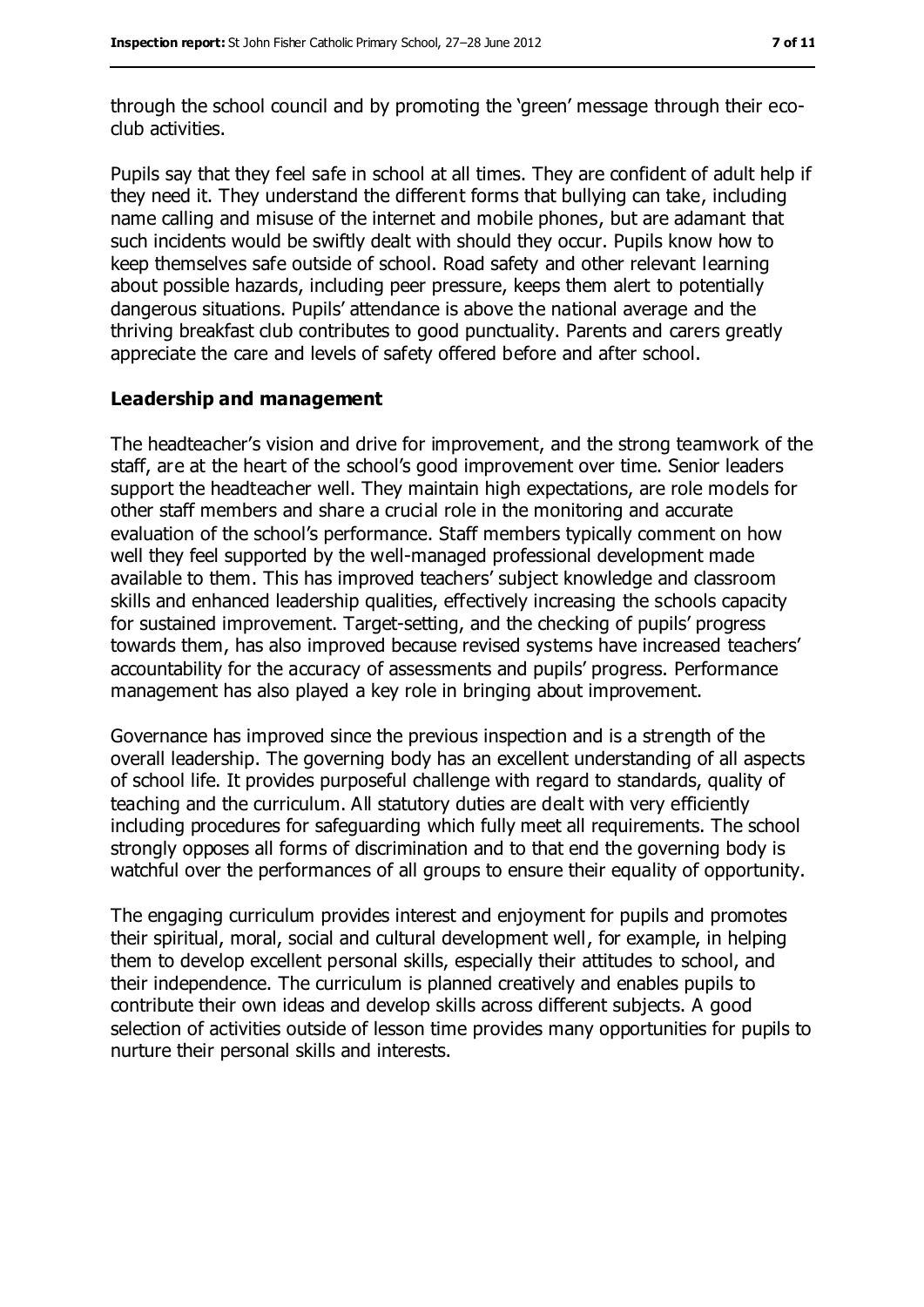# **Glossary**

### **What inspection judgements mean**

| Grade   | <b>Judgement</b> | <b>Description</b>                                                                                                                                                                                                            |
|---------|------------------|-------------------------------------------------------------------------------------------------------------------------------------------------------------------------------------------------------------------------------|
| Grade 1 | Outstanding      | These features are highly effective. An outstanding school<br>provides exceptionally well for all its pupils' needs.                                                                                                          |
| Grade 2 | Good             | These are very positive features of a school. A school that is<br>good is serving its pupils well.                                                                                                                            |
| Grade 3 | Satisfactory     | These features are of reasonable quality. A satisfactory school<br>is providing adequately for its pupils.                                                                                                                    |
| Grade 4 | Inadequate       | These features are not of an acceptable standard. An<br>inadequate school needs to make significant improvement in<br>order to meet the needs of its pupils. Ofsted inspectors will<br>make further visits until it improves. |

### **Overall effectiveness of schools**

|                       | Overall effectiveness judgement (percentage of schools) |      |                     |                   |
|-----------------------|---------------------------------------------------------|------|---------------------|-------------------|
| <b>Type of school</b> | <b>Outstanding</b>                                      | Good | <b>Satisfactory</b> | <b>Inadequate</b> |
| Nursery schools       | 54                                                      | 42   |                     |                   |
| Primary schools       | 14                                                      | 49   | 32                  |                   |
| Secondary schools     | 20                                                      | 39   | 34                  |                   |
| Special schools       | 33                                                      | 45   |                     |                   |
| Pupil referral units  | 9                                                       | 55   | 28                  |                   |
| All schools           | 16                                                      | -47  |                     |                   |

New school inspection arrangements have been introduced from 1 January 2012. This means that inspectors make judgements that were not made previously.

The data in the table above are for the period 1 September to 31 December 2 011 and represent judgements that were made under the school inspection arrangements that were introduced on 1 September 2009. These data are consistent with the latest published official statistics about maintained school inspection outcomes (see [www.ofsted.gov.uk\)](../AppData/Local/Microsoft/Windows/Temporary%20Internet%20Files/Low/Content.IE5/AppData/Local/Microsoft/Windows/Temporary%20Internet%20Files/Low/Content.IE5/AppData/Local/Microsoft/Windows/Temporary%20Internet%20Files/Low/Content.IE5/MJSXCQ65/www.ofsted.gov.uk).

The sample of schools inspected during 2010/11 was not representative of all schools nationally, as weaker schools are inspected more frequently than good or outstanding schools.

Primary schools include primary academy converters. Secondary schools include secondary academy converters, sponsor-led academies and city technology colleges. Special schools include special academy converters and non-maintained special schools.

Percentages are rounded and do not always add exactly to 100.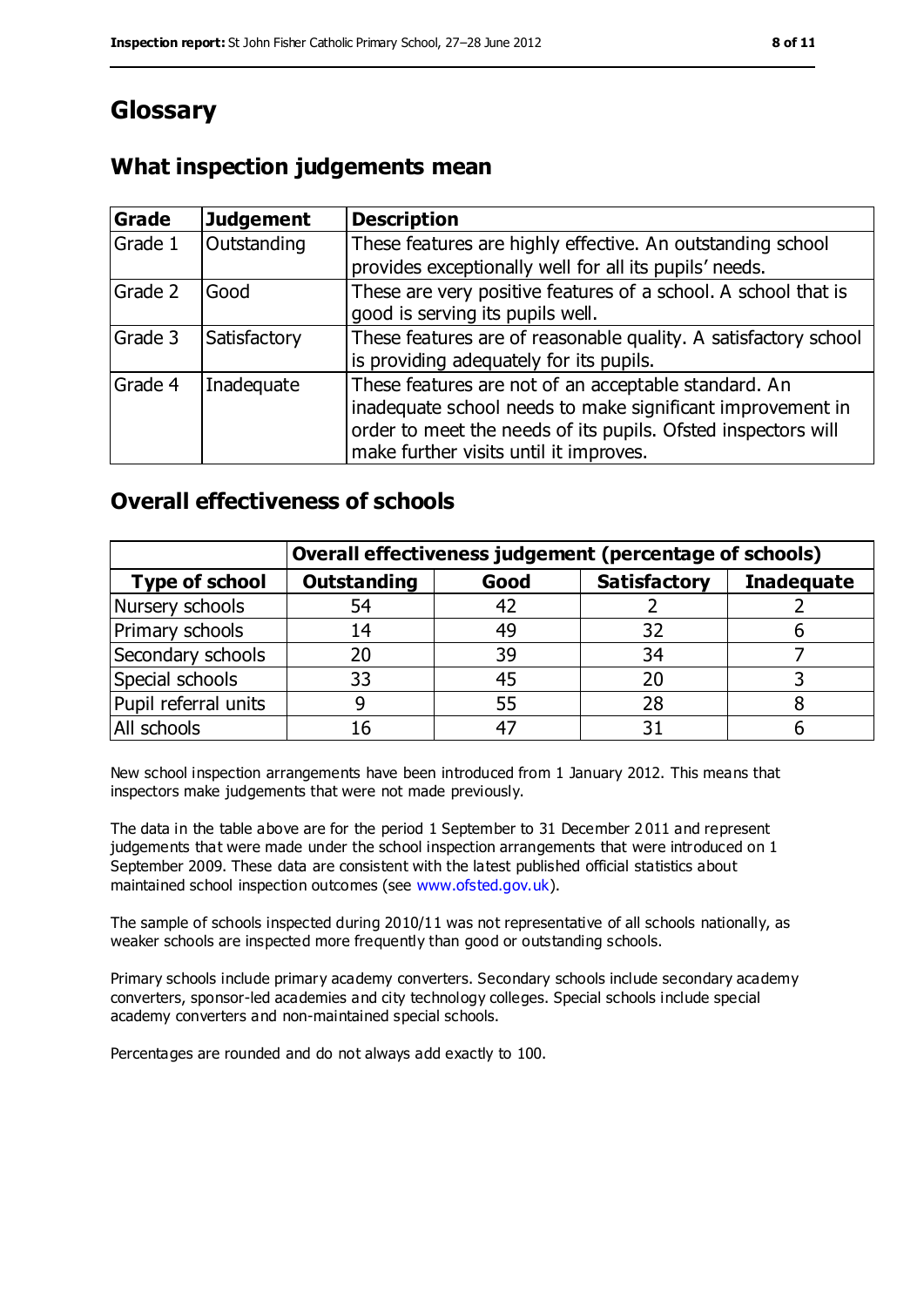# **Common terminology used by inspectors**

| Achievement:                  | the progress and success of a pupil in their learning and<br>development taking account of their attainment.                                                                                                           |
|-------------------------------|------------------------------------------------------------------------------------------------------------------------------------------------------------------------------------------------------------------------|
| Attainment:                   | the standard of the pupils' work shown by test and<br>examination results and in lessons.                                                                                                                              |
| Attendance:                   | the regular attendance of pupils at school and in lessons,<br>taking into account the school's efforts to encourage good<br>attendance.                                                                                |
| Behaviour:                    | how well pupils behave in lessons, with emphasis on their<br>attitude to learning. Pupils' punctuality to lessons and their<br>conduct around the school.                                                              |
| Capacity to improve:          | the proven ability of the school to continue improving based<br>on its self-evaluation and what the school has accomplished<br>so far and on the quality of its systems to maintain<br>improvement.                    |
| Floor standards:              | the national minimum expectation of attainment and<br>progression measures.                                                                                                                                            |
| Leadership and<br>management: | the contribution of all the staff with responsibilities, not just<br>the governors and headteacher, to identifying priorities,<br>directing and motivating staff and running the school.                               |
| Learning:                     | how well pupils acquire knowledge, develop their<br>understanding, learn and practise skills and are developing<br>their competence as learners.                                                                       |
| Overall effectiveness:        | inspectors form a judgement on a school's overall<br>effectiveness based on the findings from their inspection of<br>the school.                                                                                       |
| Progress:                     | the rate at which pupils are learning in lessons and over<br>longer periods of time. It is often measured by comparing<br>the pupils' attainment at the end of a key stage with their<br>attainment when they started. |
| Safety:                       | how safe pupils are in school, including in lessons; and their<br>understanding of risks. Pupils' freedom from bullying and<br>harassment. How well the school promotes safety, for<br>example e-learning.             |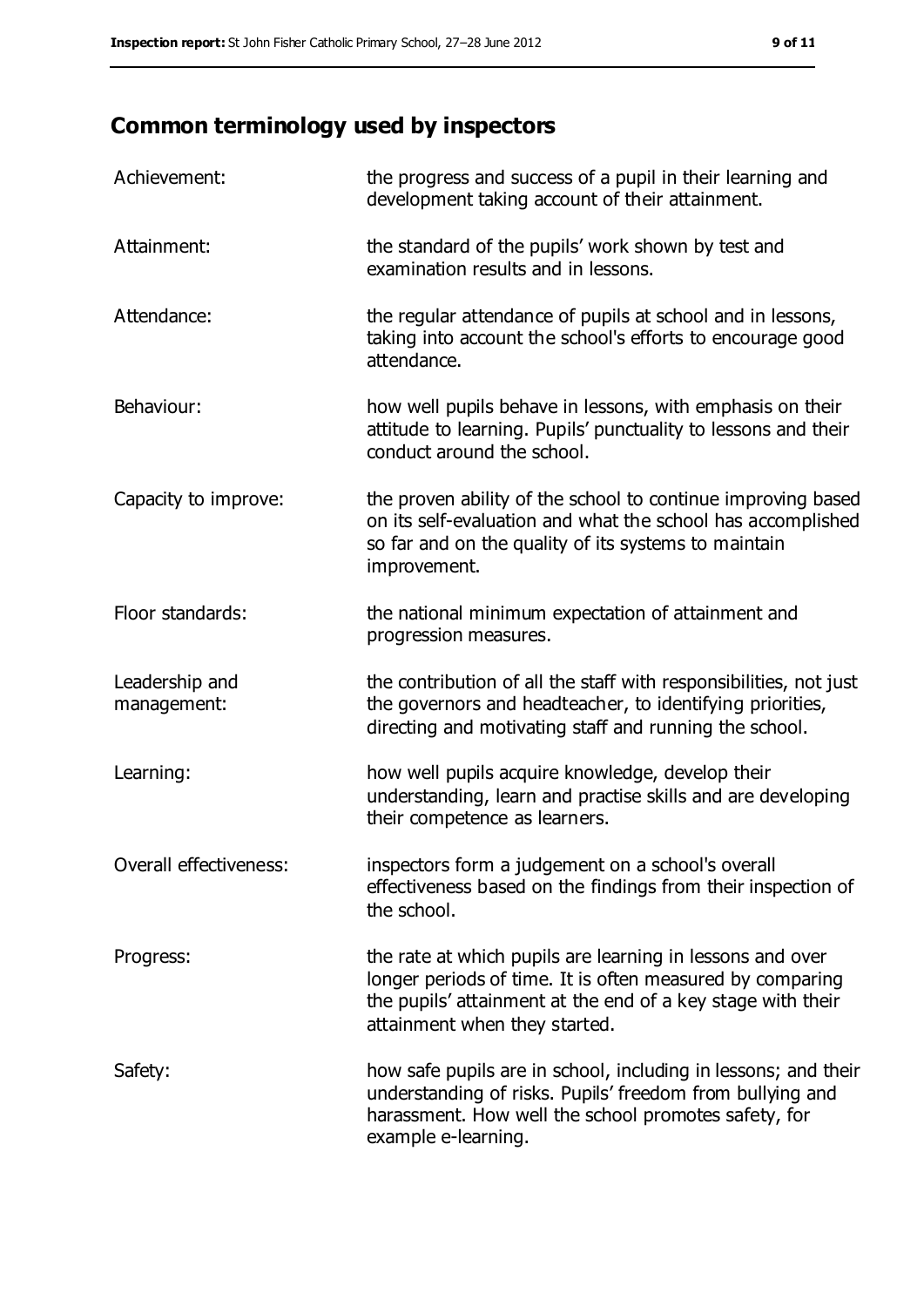#### **This letter is provided for the school, parents and carers to share with their children. It describes Ofsted's main findings from the inspection of their school.**



29 June 2012

Dear Pupils

#### **Inspection of St John Fisher Catholic Primary School, Prescot, L34 0HA**

Thank you very much for making us feel so welcome when we came to inspect your school recently. We enjoyed being in your extremely friendly school and were highly impressed by your outstanding behaviour and politeness. It was a pleasure to talk to you about school, and you told us about many good things. We also enjoyed reading your questionnaires. I can say now that we agree with you about how safe you feel, how you take care of one another and how much you enjoy your lessons. Well done also for your above average attendance.

St John Fisher is a good school. You make good progress and achieve well by the time you leave. The standards you reach in English and mathematics are the same as the national average. You are taught well because your teachers work hard to make lessons enjoyable. Your headteacher and other staff members work well as a team to plan interesting ways for you to learn and to make sure you have all that you need to make the most of school.

Even though your school is good, your teachers, parents and carers and the governing body would like it to be even better. To help it to become outstanding, therefore, we have asked your teachers to raise the quality of your learning a little further. First, by always making sure that you are fully challenged in lessons and expecting more work from you, especially in writing. Second, by letting you check during lessons to make sure you are meeting lesson objectives (you may need to speed up). Finally, by marking all of your work equally well so you know how to improve in all subjects, and by making sure that you take notice of what that marking tells you to do.

You can help by continuing to work hard in lessons and to go on enjoying school as much as you do already.

Yours sincerely

Kevin Johnson Lead Inspector